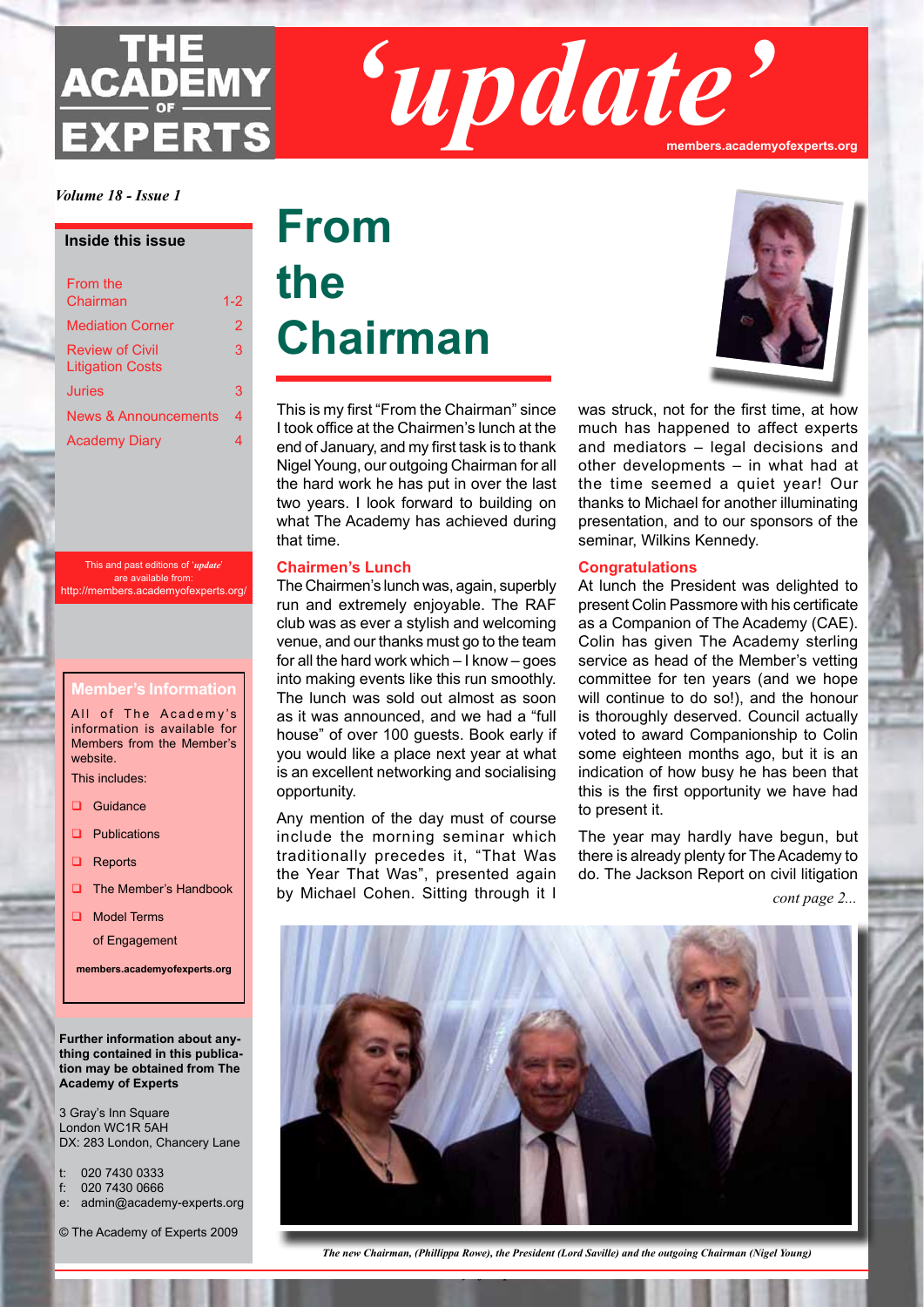#### **From the Chairman continued**

#### *...cont from page 1*

costs has been published, with some implications for experts, not all of them encouraging, and a possible boost for mediation. We are planning a meeting later in the year at which Rupert Jackson has agreed to talk to members about his proposals and the thinking behind them – details in due course.

#### **Civil Mediation Council**

This month's evening meeting saw Sir Henry Brooke and colleagues of the Civil Mediation Council addressing us on the CMC's requirements for mediator accreditation, and implications for the National Mediation Helpline.

#### **Expert Determination**

Our Expert Determination Register was formally launched last Autumn, together with publication of our Rules for Expert Determination. These Rules are, as far as we know, the only generic multi-profession rules of their kind and have been very well received. The first batch of Expert Determiners have already successfully completed our training and assessment, so the Register is now live, with its first qualified, accredited, Expert Determiners. They will be known as "QDR(ED)" and Mediators will henceforth be "QDR(M)". All those on the Register will be written to in due course.

Further training courses and assessment rounds are in the pipeline, so those interested in the qualification should let us know as soon as possible. Expert Determination is becoming increasingly widely adopted, and could be a logical and useful extension of the Expert's expertise.

In the meantime, the first training courses and assessments have already revealed some minor changes from which the Rules could benefit! So a second edition is planned for later in the year.

This is just what we know about for the year. When the Executive meets shortly to discuss forthcoming plans doubtless more will emerge. Watch this space for details as they develop.

In the meantime may I wish you all a happy and prosperous year, in which I look forward to meeting and talking to as many of you as possible, and finding out what you would like from your Academy

> **Phillippa Rowe Chairman February 2010**

#### **Corporate Manslaughter**

An Academy member is currently doing a PhD and as part of this is looking at the Corporate Manslaughter and Corporate Homicide Act 2007.

His paper is entitled "Is disseminating information profitable" and the abstract states "The dissemination of very sensitive information can have significant ramifications. However, it can be just as significant if the information is not disseminated. There are many issues that surround Corporate Social Responsibilities especially with regards to morality and ethics. What is the balance between a company's basic requirement to make profit for its shareholders, and the need to share potentially damaging information? This requires even more thought and consideration, given the prospect of a criminal proceeding under the new Corporate Manslaughter and Corporate Homicide Act 2007 (c.19)."

The member, Paul Burrell MAE, would be pleased to hear from members who might be able to assist him. He can be contacted at:

email: burrell@paston.co.uk

#### **CMC Conference**

The Civil Mediation Council's annual CONFERENCE IS CIVIL MEDIATION COUNCIL once again taking place in London at



Plaisterer's Hall - this year the date is 11th May.

Amongst the speakers will be the Master of the Rolls, Lord Neuberger, Sir Rupert Jackson and Simon Madden of the Ministry of Justice.

A registration form is available from the CMC website:

Links: www.civilmediation.org

#### **Mediation Corner**

#### **Breakfast in Wales**

The next breakfast meeting of the Mediation in Wales Group will take place on Tuesday 23rd March at 8.30am at the Cardiff & County Club.

The cost of attending is £6.50 which includes a full cooked breakfast.

For further details or to register your interest in attending please contact:

Wyn Owen Pengaron Mediation Services Ltd, dwo@pengaron.co.uk 020 3178 4786

*The Academy of Experts*



#### **CMC EGM**

All CMC members are invited to attend the EGM on Wednesday 31st March 2010, 4.30pm to 6.30pm at:

London School of Economics & Political Science Third Floor, Aldwych House Houghton Street London WC2A 2AE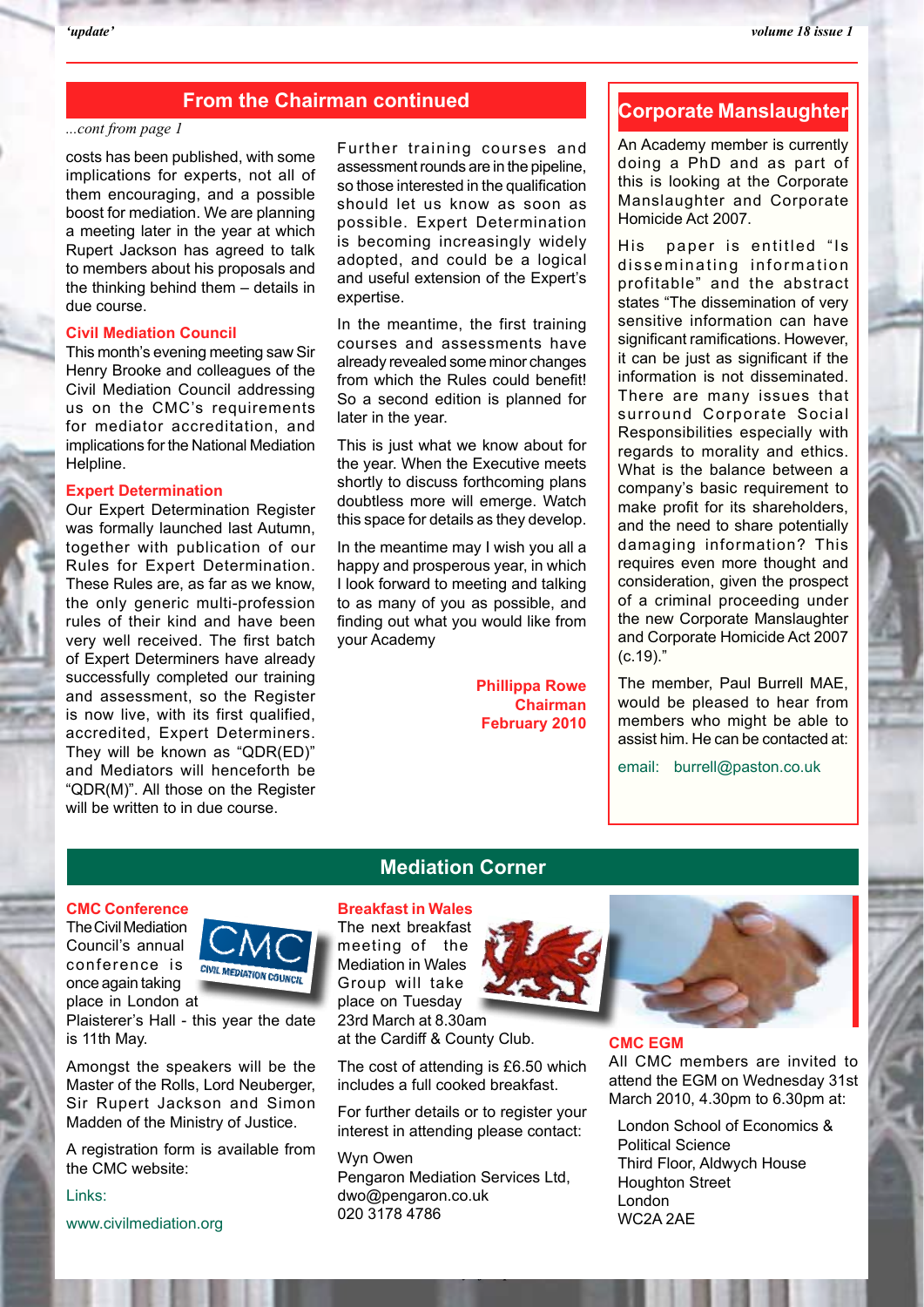#### **Review of Civil Litigation Costs**

On 14th January Lord Justice Jackson published the final report on his year long review of civil litigation costs. His proposals are wide-ranging and are designed to bring costs under control, amongst key recommendations are the principle of proportionality in costs, fixed costs to be set for "fast track" cases and allowing lawyers to enter into contingency fee agreements.

The full report can be downloaded from:

http://www.judiciary.gov.uk/about\_judiciary/cost-review/jan2010/final-report-140110.pdf

Chapter 36 deals with alternative dispute resolution and in particular mediation. Lord Justice Jackson states

*"Alternative dispute resolution ("ADR") (particularly mediation) has a vital role to play in reducing the costs of civil disputes, by fomenting the early settlement of cases. ADR is, however, under-used. Its potential benefits are not as widely known as they should be. I therefore recommend that:*

- *There should be a serious campaign to ensure that all litigation lawyers and judges are properly informed of how ADR works, and the benefits that it can bring.*
- *The public and small businesses who become embroiled in disputes are also made aware of the benefits of ADR. An authoritative handbook for ADR should be prepared, explaining what ADR is and how it works, and listing reputable providers of ADR services. This handbook should be used as the standard work for the training of judges and lawyers.*

*Nevertheless ADR should not be mandatory for all proceedings. The circumstances in which it should be used (and when it should be used) will vary from case to case, and much will come down to the judgment of experienced practitioners and the court."*

*The Academy of Experts*

#### **Are Juries Fair?**

Juries in England and Wales have been found to be fair, effective and efficient in a study published by the Ministry of Justice on 17th February.

**Are juries fair?** by Cheryl Thomas, Professor at the Centre for Empirical Legal Studies at UCL, is a two-year long survey of more than 1,000 jurors at Crown Courts and a separate study of over 68,000 jury verdicts. It reveals that:

- $\Box$  all-white juries do not discriminate against defendants from black and minority ethnic (BME) backgrounds
- $\Box$  juries almost always reach a verdict and convict two-thirds of the time
- $\Box$  there are no courts where juries acquit more often than convict.

It also shows that:

- $\Box$  jurors want more information about how to do their job
- $\Box$  written instructions improve jurors' legal understanding of cases
- $\Box$  some jurors use the internet to look for information about their case
- $\Box$  some jurors find media reports of their case difficult to ignore.

#### Links:

www.justice.gov.uk/publications/are-juries-fair.htm

Lord Justice Jackson deals with expert evidence in Chapter 38. His executive summary states:

*"There is nothing fundamentally wrong with the manner in which evidence is currently adduced in civil litigation, by way of witness statements and expert reports. The only substantial complaint which is made is that in some cases the cost of litigation is unnecessarily increased because witness statements and expert reports are unduly long. I recommend two measures (in appropriate cases) for curbing litigants' over enthusiasm for prolixity, being (i) case management measures to place controls on the content or length of statements; and (ii) cost sanctions."* 

He does make a number of suggestions regarding areas where "judges and practitioners might make more effective use of powers conferred by the existing rules, in order to reduce the cost of witness statements and expert evidence." His two recommendations are as follows:

*"CPR Part 35 or its accompanying practice direction should be amended in order to require that a party seeking permission to adduce expert evidence do furnish an estimate of the costs of that evidence to the court.*

*(ii) The procedure developed in Australia, known as "concurrent evidence" should be piloted in cases where all parties consent. If the results of the pilot are positive, consideration should be given to amending CPR Part 35 to provide for use of that procedure in appropriate cases."*

The Academy would be very interested to hear from members who have experience of "concurrent evidence" or "hot tubbing" as it is also known as this will enable us to put together some guidance for the benefit of all members and the legal profession. Members should contact the Chief Executive, Nicola Cohen, at:

email: admin@academy-experts.org